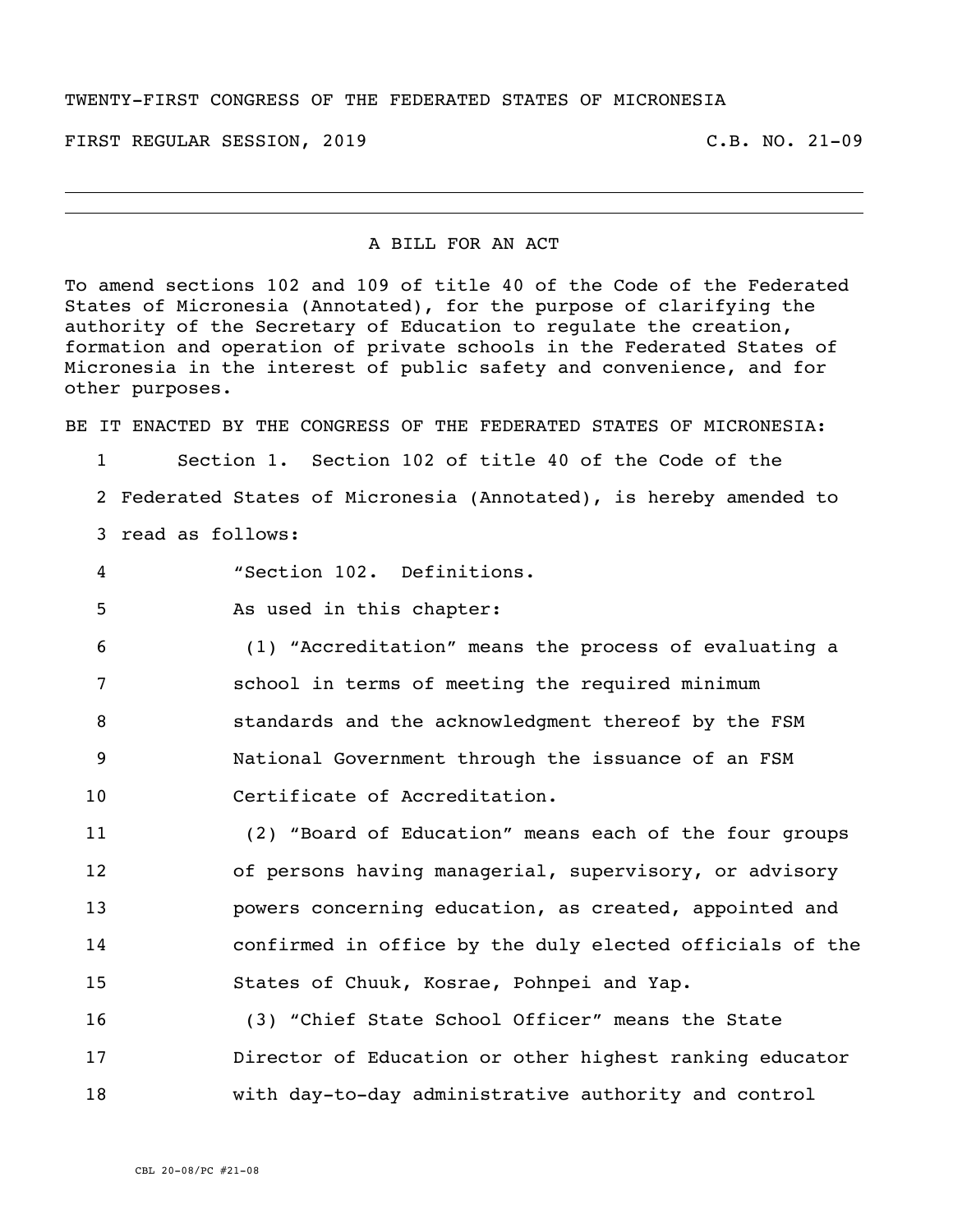over the educational system of each State. (4) "Children with disabilities" means those individuals from birth through age 21 who are evaluated as having mental retardation, hearing impairments including deafness, speech or language impairments, visual impairments including blindness, serious emotional disturbance, orthopedic impairments, autism, 8 traumatic brain injury, other health impairments, specific learning disabilities, deaf-blindness, or multiple impairments, and who, because of those impairments, need special education and related services. (5) "College of Micronesia—FSM" means an institution of higher education located in the FSM and established in 1977 by P.L. No. 7-29 of the Seventh Congress of Micronesia. (6) "Compact" means the Compact of Free Association between the Federated States of Micronesia and the United States of America. (7) "Congress" means the Congress of the Federated States of Micronesia. (8) "Department" means the Department of Education of the Federated States of Micronesia. (9) "Elementary school" means an institution which imparts teaching and learning from grades one (first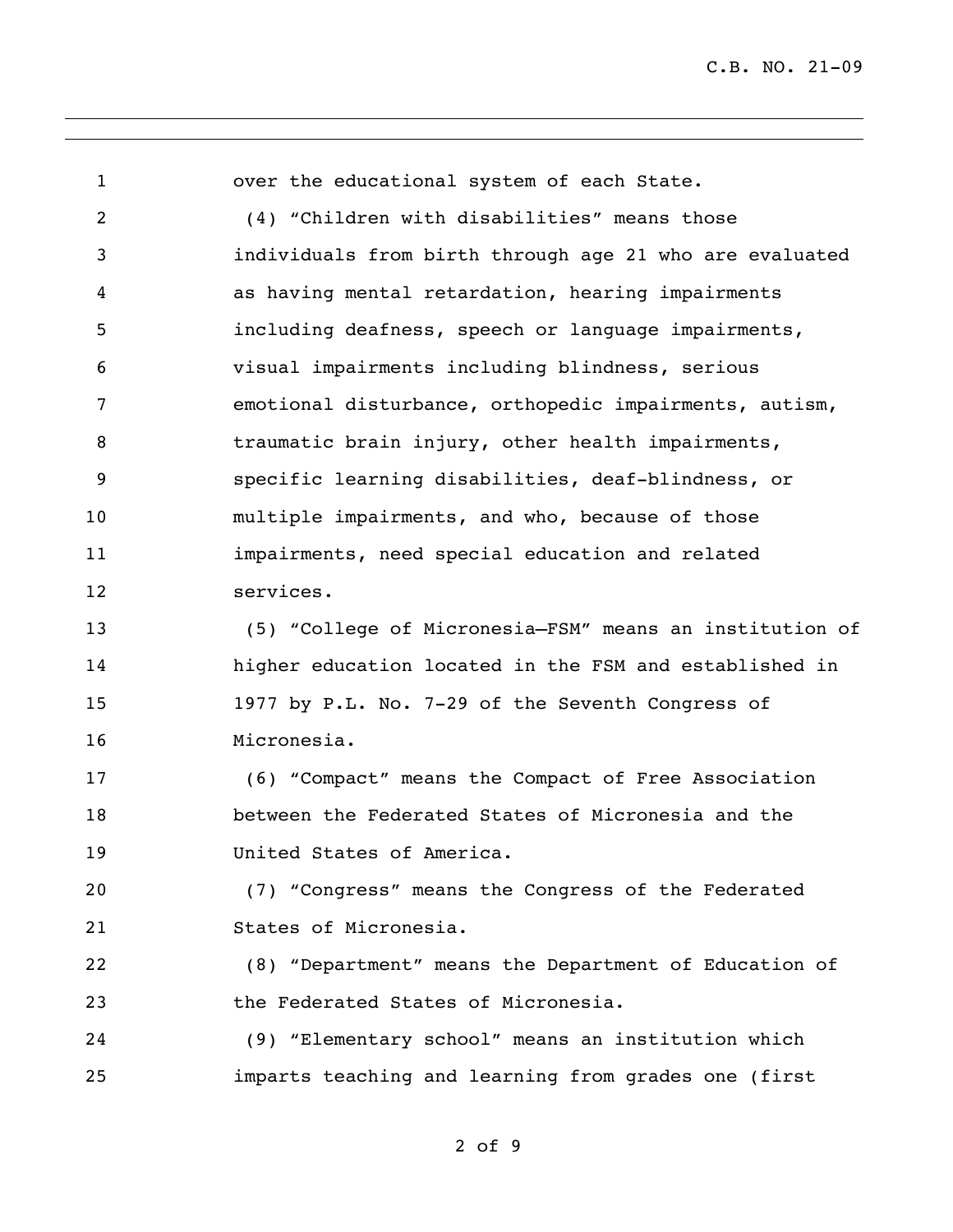1 grade) through eight (eighth grade). (10) "FSM" means the Federated States of Micronesia. (11) "FACSSO" means the FSM Association of Chief State School Officers. (12) "Home learning" means a private form of education or course of study administered by parents who for personal or religious reasons choose not to send their children to a public or private school but as an alternative provide education within a home setting. (13) "National Government" means the National Government of the Federated States of Micronesia. (14) "Person" means an individual, corporation, firm or any other entity or association existing under or 14 authorized by law. (15) "Post-secondary education" means an attendance at an institution of higher education in the FSM or abroad. (16) "Preschool" means any nursery school, kindergarten or special program attended by children during the period from infancy to age five or six, preceding attendance at elementary school. (17) "President" means the President of the Federated States of Micronesia. (18) "School" means an FSM accredited public or private institution of learning at the elementary or secondary level, including a school with a religious affiliation.

of 9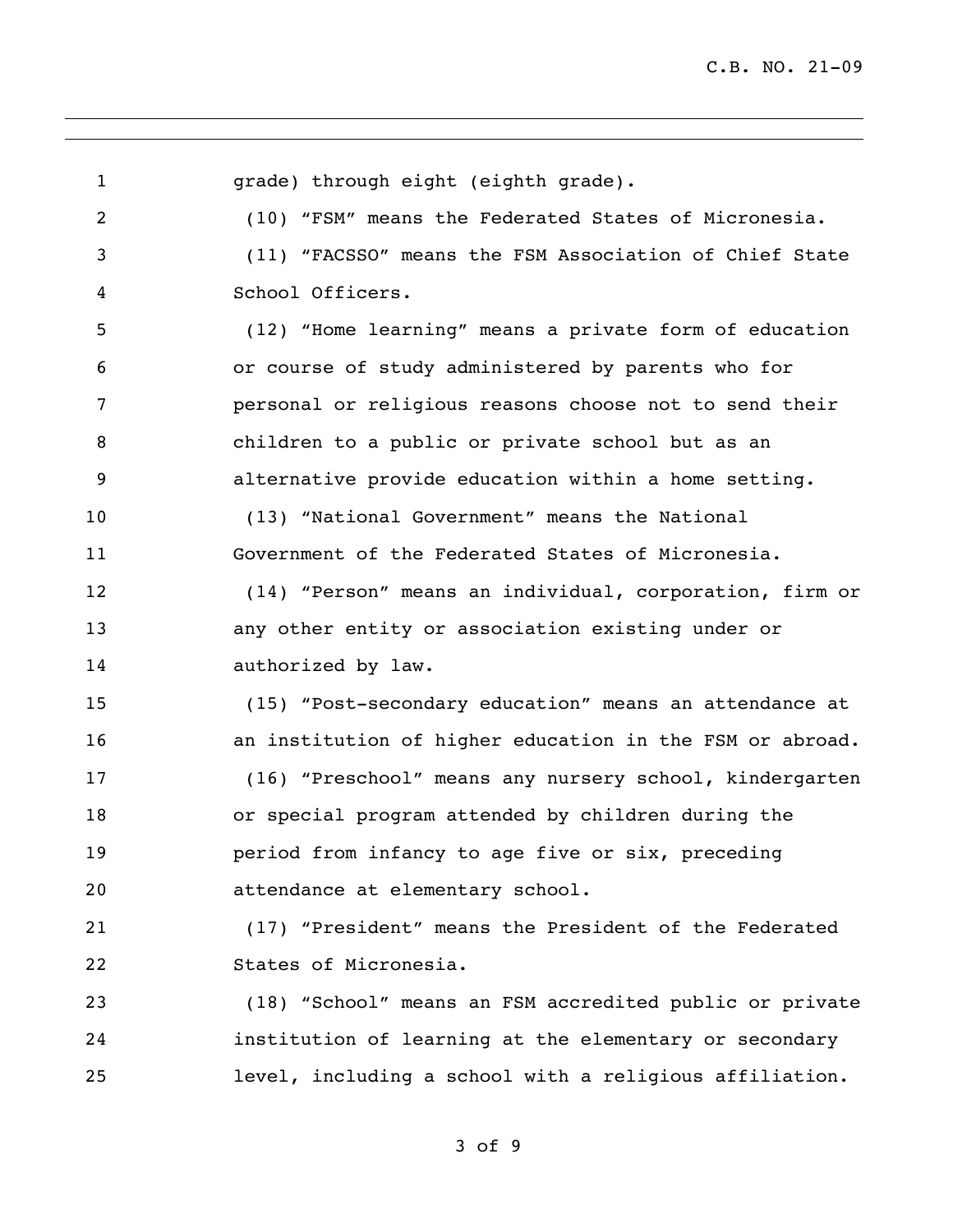For the purpose of section 109 of this title, a "school" is understood to include post-secondary school that is not chartered directly by Congress. Such post-secondary school shall be subject to accreditation by the Secretary. (19 "Secondary school" means an institution which imparts teaching and learning beyond the elementary level up to but not including college or university level. (20) "Secretary" means the Secretary of the Department of Education of the Federated States of Micronesia. (21) "Special education" means instructional or other services necessary to assist children with disabilities. Special education is specifically designed instruction, at no cost to the parents, to meet 16 the unique needs of a child with a disability, including **instruction conducted:** 18 (a) in classrooms; (b) in the home; (c) in hospitals and institutions; (d) in other settings; and (e) in physical education. (22) "State" means a State within the Federated States of Micronesia. (23) "State Director of Education" means the individual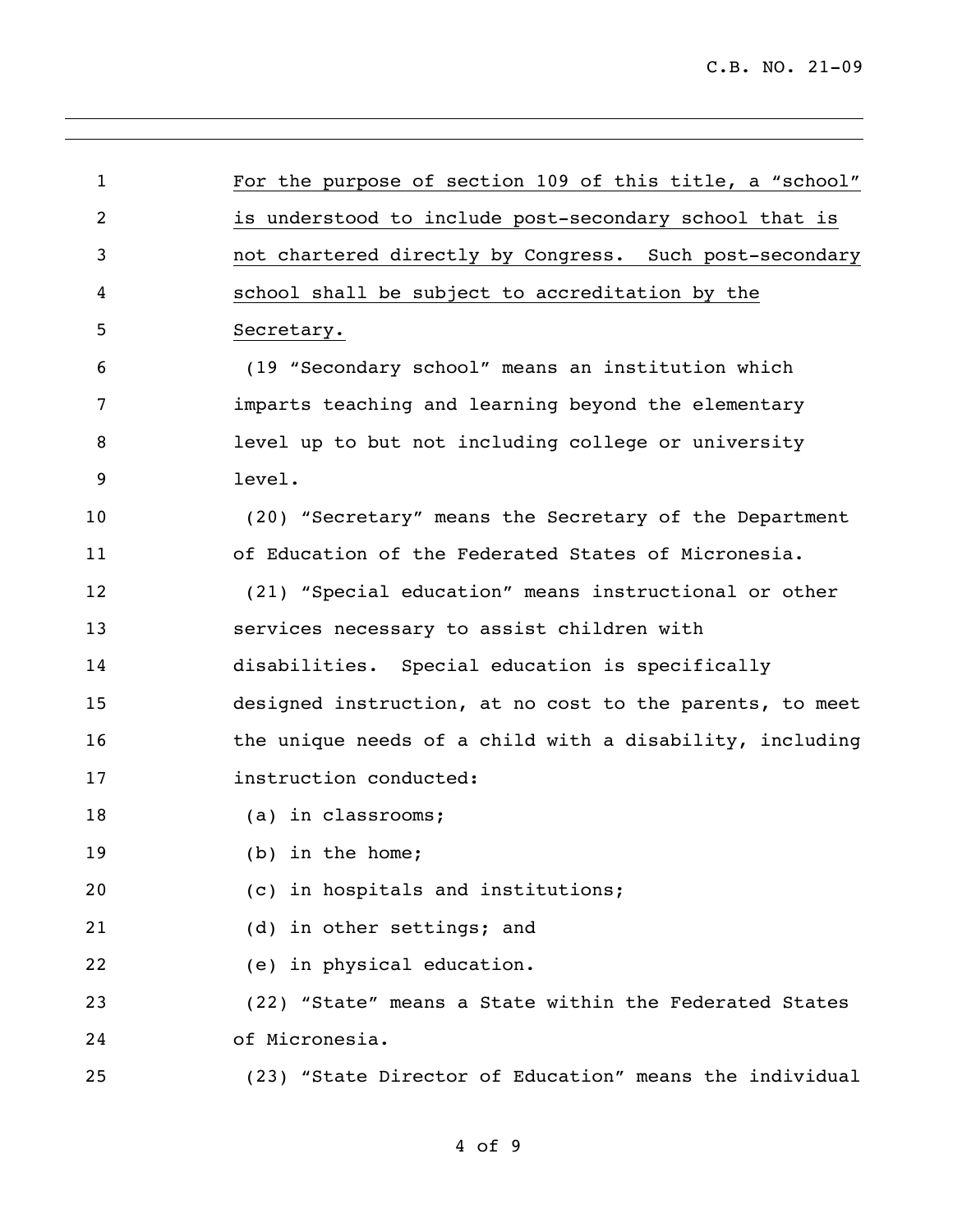C.B. NO. 21-09

 who is appointed by the Governor of the State and granted thereby the direct authority to manage and control the daily affairs of the State Department of Education.

 (24) "Teacher" means a classroom instructor who has attained the FSM National Government teacher certification standards and whose primary function is to impart knowledge to students in schools.

 (25) "Teacher certification" means the issuance of a certificate to a preschool, elementary, or secondary classroom instructor who has met the National Government qualification requirements set forth in section 105 of 13 this chapter."

 Section 2. Section 109 of title 40 of the Code of the Federated States of Micronesia (Annotated), is hereby amended to read as follows:

"Section 109. Private schools.

 (1) The importance of private schools to the educational development of the Micronesian people is hereby acknowledged and commended.

 (2) Any person or persons desiring to establish and operate a private school, including a school with a religious affiliation, within the Federated States of Micronesia shall, prior to the establishment thereof, make written application for a charter to the Secretary.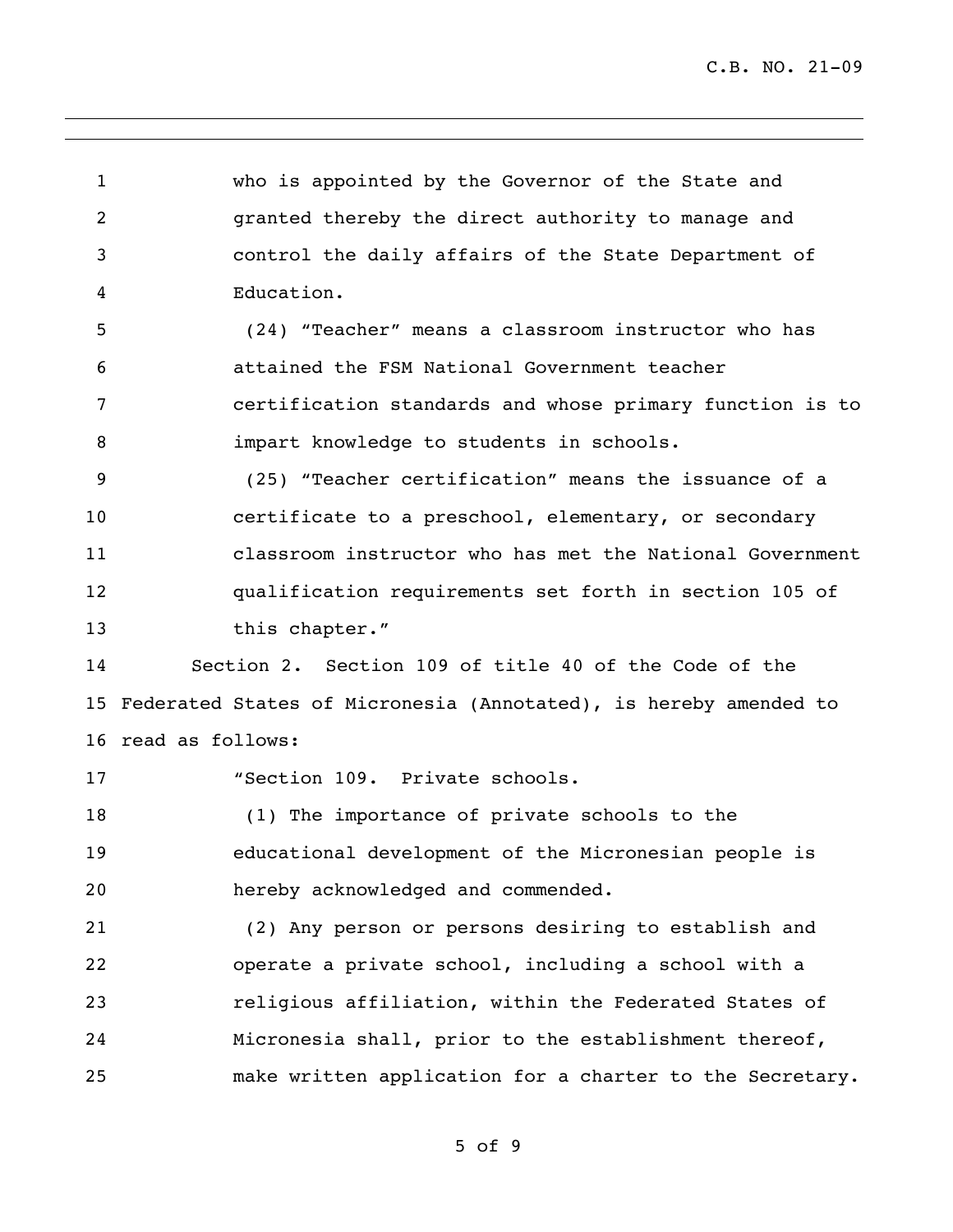(a) The application shall be signed by the applicant or applicants and reviewed by the State Director of Education and the State Board of Education of the State in which the school is to be located. (b) The application shall include: (i) the full names of the persons establishing and operating the school, their qualifications, their international affiliations, and their entry permit numbers, if applicable; (ii) the names and qualifications of the school's instructors and administrators, and their entry permit 12 numbers, if applicable; (iii) the location of the school and the facilities 14 erected upon the site; (iv) the course of instruction and the language in 16 which instruction is to be given; (v) the criteria applicable to accreditation of all **primary and secondary schools; and**  (vi) a complete financial statement, including but not limited to, sources of funding, capital reserves, if any, and a proposed budget for the pending school year, detailing how the school plans to meet the anticipated costs of operation; and (vii) such other information as the Secretary may require, pertinent to whether the operation of the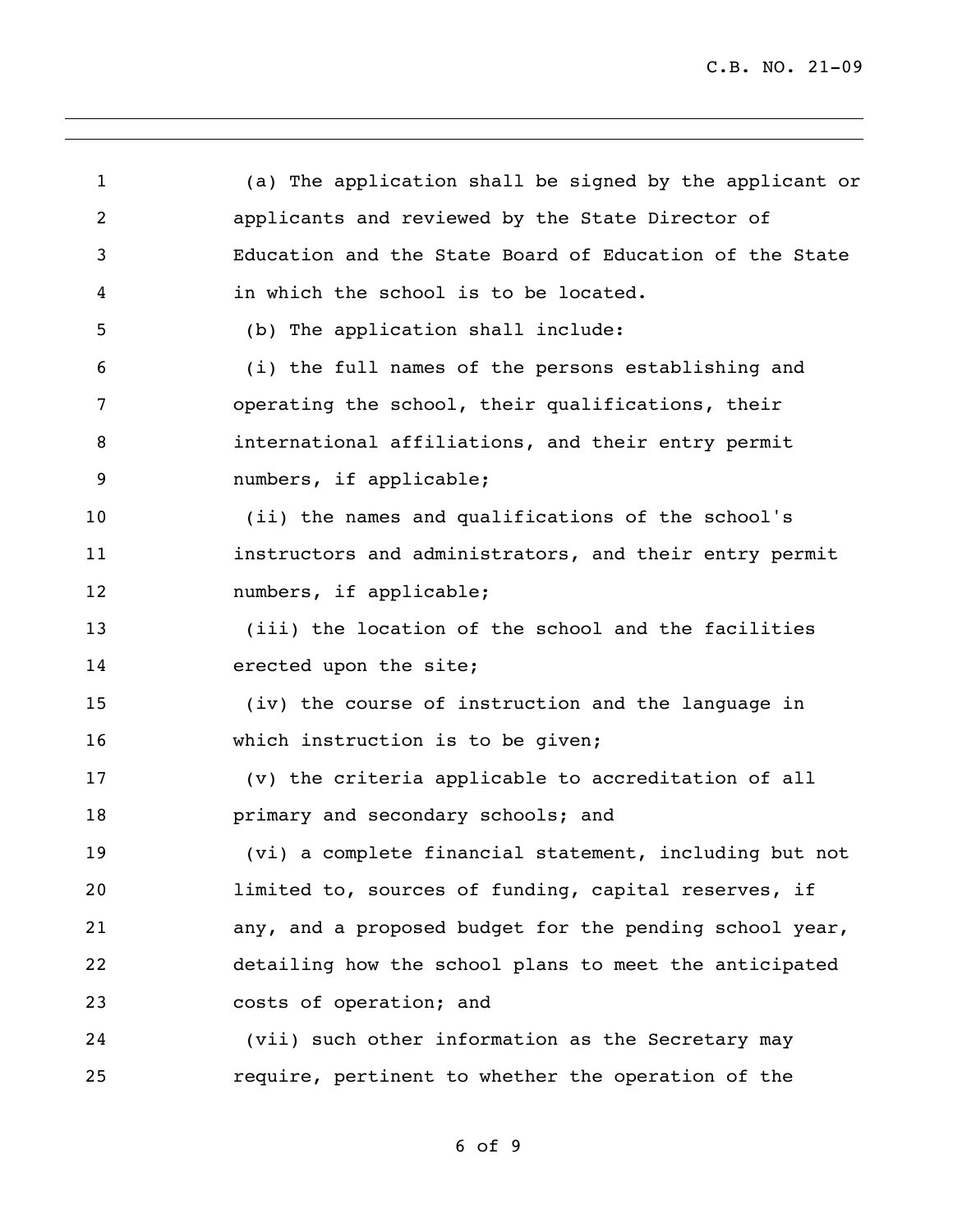school will serve the best interests of the Micronesian people. The State Directors of Education shall review applications and make recommendations to the respective State Governor for concurrence.

 (3) Upon receipt and approval of the application by the Secretary, the Secretary shall issue to the person or persons applying therefore a charter for up to 15 years duration in the form of a mutual agreement between the chartered school and the FSM, authorizing the establishment of the school, and an annual license to operate the school, renewable by the Secretary upon a finding by the State Director of Education that the school is operating consistent with the terms of its charter and other applicable regulations.

 (4) No private school shall be established, or allowed 16 to continue to operate as such, except in conformity 17 with this section. [ : PROVIDED however, that any private **School existing in the Federated States of Micronesia**  under a valid charter on the effective date of this act shall be deemed to have complied with requirements set forth herein and shall be granted a charter

22 automatically.

 (5) In enforcing this section, the Secretary shall have authority to develop a national qualification framework, and more specifically, examine and evaluate the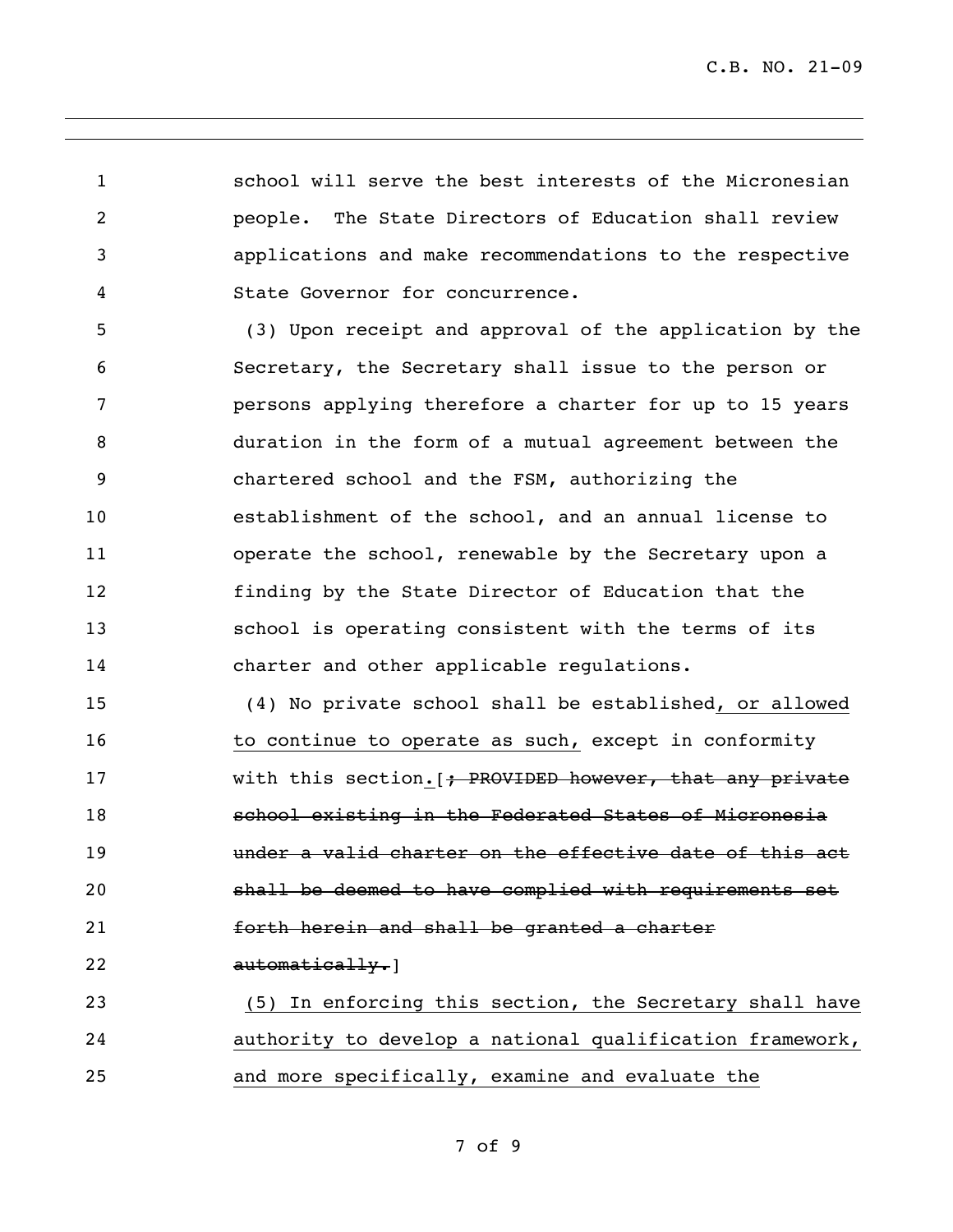qualification of teaching faculty and school support staff, determine the quality, suitability and safety of school facilities and equipment, and require the submission of any additional information or justification in support of an application. (6) The Secretary may order the closure of any school that is not in compliance with this section.  $\left[\frac{5}{5}\right]$  (7) Any person or persons who knowingly permit or engage in the establishment and operation of a private school within the FSM in violation of applicable laws or regulations, shall be guilty of a violation of this section and upon conviction thereof, shall be fined not 13 more than \$500.  $[(6)$   $(8)$  The Secretary shall withhold funds for failure to comply with the provisions of this chapter, and shall, after a hearing, suspend or revoke a charter upon a finding that the school has operated contrary to the representations contained in its charter application, or has operated contrary to the policies and provisions of 20 this chapter."